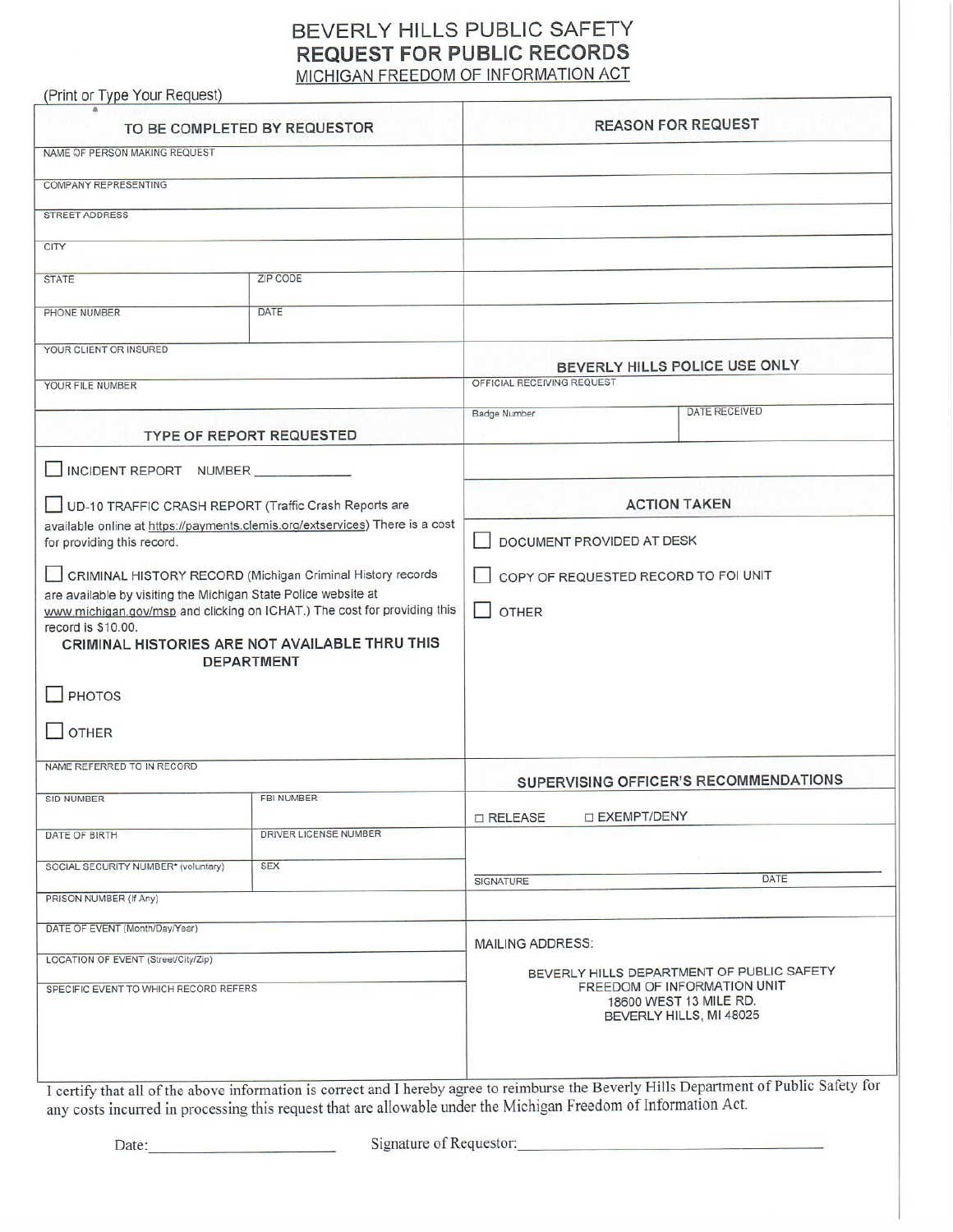## **VILLAGE OF BEVERLY HILLS WRITTEN PUBLIC SUMMARY OF FOIA PROCEDURES AND GUIDELINES**

Consistent with Public Act 563 of 2014 amending the Michigan Freedom of Information Act (FOIA), the following is the Written Public Summary of the Village's FOIA Procedures and Guidelines relevant to the general public.

#### **1. How do I submit a FOIA request to the Village of Beverly Hills?**

- Requests to inspect or obtain copies of public records prepared, owned, used, possessed or retained by the Village of Beverly Hills must be submitted in writing.
- o A request must sufficiently describe a public record to enable the Village to find it.
- o No specific form to submit a written request is required. However a FOIA Request form for your use and convenience is available on the Village's website at [www.villagebeverlyhills.com](http://www.villagebeverlyhills.com/)
- o Written requests can be made by delivery to the Village office in person or by mail.
- o Requests can also be made by facsimile at (248) 540-3437 for Public Safety and non-Public Safety records.
- o A request may also be submitted by e-mail. To ensure a prompt response, e-mail requests should contain the term "FOIA" or "FOIA Request" in the subject line and be sent to [krutkowski@villagebeverlyhills.com](mailto:krutkowski@villagebeverlyhills.com)

*Note: If you are serving a sentence of imprisonment in a local, state or federal correctional facility you are not entitled to submit a request for a public record.*

#### **2. What kind of response can I expect to my request?**

- o Within 5 business days of receipt of a FOIA request, the Village will issue a response. If a request is received by facsimile or e-mail the request is deemed to have been received on the following business day. The Village will respond to your request in one of the following ways:
	- Grant the request.
	- Issue a written notice denying the request.
	- Grant the request in part and issue a written notice denying in part the request.
	- Issue a notice indicating that due to the nature of the request the Village needs an additional 10 business days to respond.
	- Issue a written notice indicating that the public record requested is available at no charge on the Village's website.
- $\circ$  If the request is granted, or granted in part, the Village will ask that payment be made for the allowable fees associated with responding to the request before the public record is made available. If the cost of processing the request is expected to exceed \$50, or if you have not paid for a previously granted request, the Village will require a deposit before processing the request.

#### **3. What are the Village's fee deposit requirements?**

- o If the Village has made a good faith calculation that the total fee for processing the request exceeds \$50.00, the Village will require that you provide a deposit in the amount of 50% of the total estimated fee. When the Village requests the deposit it will provide to you a non-binding, best efforts estimate of how long it will take to process the request following receipt by the Village of your deposit.
- o If the Village receives a request from a person who has not paid the Village for copies of public records made in fulfillment of a previously granted written request, the Village will require a deposit of 100% of the estimated processing fee before it begins to search for the public record for any subsequent written request when all of the following conditions exist:
	- the final fee for the prior written request is not more than 105% of the estimated fee;
	- the public records made available contained the information sought in the prior written request and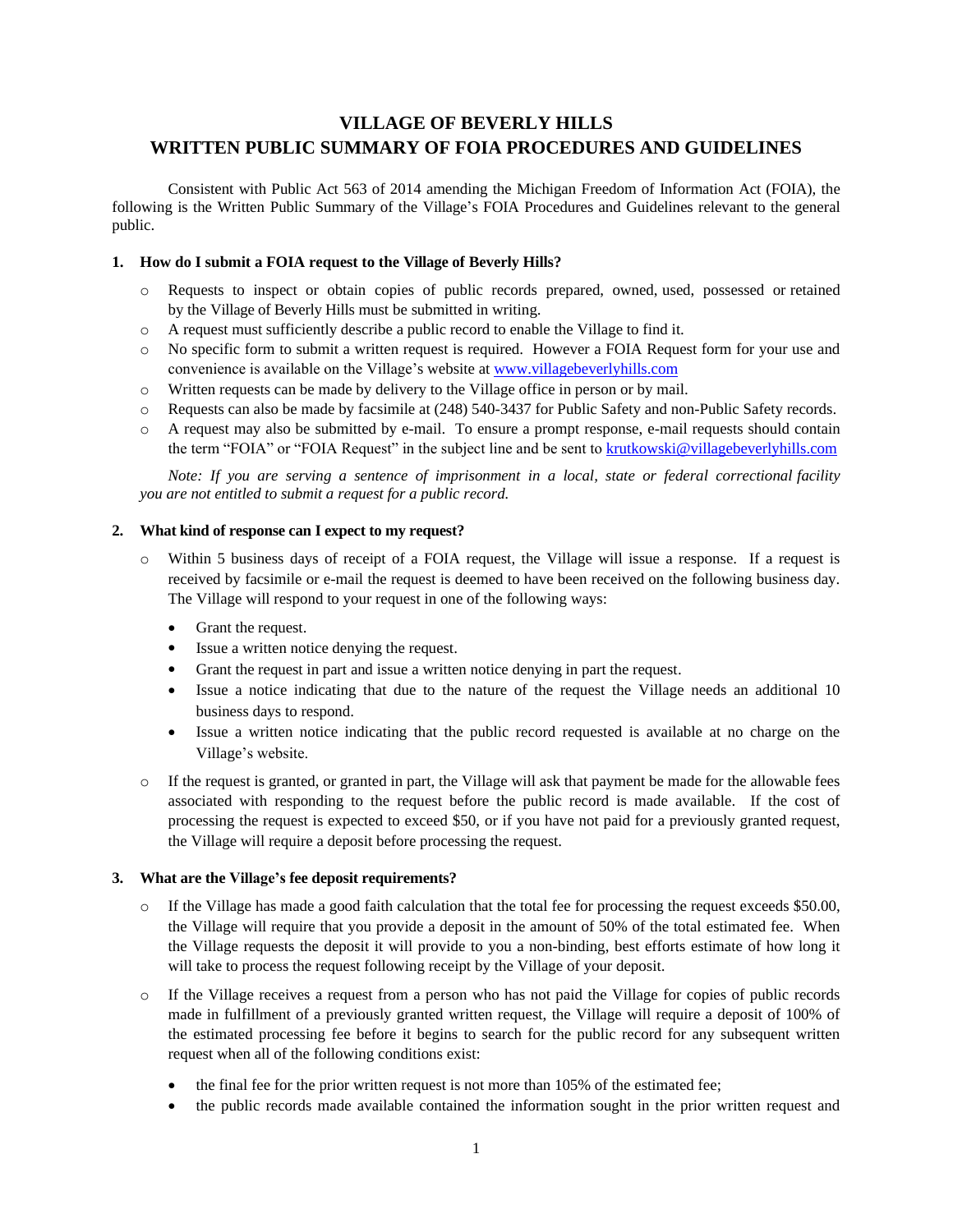remain in the Village's possession;

- the public records were made available to the requester, subject to payment, within the time frame estimated by the Village to provide the records;
- 90 days have passed since the Village notified the requester in writing that the public records were available for pickup or mailing;
- the requester is unable to show proof of prior payment to the Village; and
- the Village has calculated an estimated detailed itemization that is the basis for the current written request's increased fee deposit.
- o The Village will not require the 100% estimated fee deposit if any of the following apply:
	- the requester is able to show proof of prior payment in full to the Village;
	- the Village is subsequently paid in full for all applicable prior written requests; or
	- 365 days have passed since the person made the request for which full payment was not remitted to the Village.

#### **4. How does the Village calculate FOIA processing fees?**

- o A fee will not be charged for the cost of search, examination, review and the deletion and separation of exempt from nonexempt information unless failure to charge a fee would result in unreasonably high costs to the Village because of the nature of the request in the particular instance, and the Village specifically identifies the nature of the unreasonably high costs.
- o The Michigan FOIA permits the Village to assess and collect a fee for six designated processing components. The Village may charge for the following costs associated with processing a request:
	- Labor costs associated with searching for, locating and examining a requested public record.
	- Labor costs associated with a review of a record to separate and delete information exempt from disclosure of information which is disclosed.
	- The cost of computer discs, computer tapes or other digital or similar media when the requester asks for records in non-paper physical media.
	- The cost of duplication or publication, not including labor, of paper copies of public records.
	- Labor costs associated with duplication or publication, which includes making paper copies, making digital copies, or transferring digital public records to non-paper physical media or through the Internet.
	- The cost to mail or send a public record to a requestor.
- o Labor Costs
	- All labor costs will be estimated and charged in 15 minute increments with all partial time increments rounded down.
	- Labor costs will be charged at the hourly wage of the lowest-paid Village employee capable of doing the work in the specific fee category, regardless of who actually performs work.
	- Labor costs will also include a charge to cover or partially cover the cost of fringe benefits.
- o Non-paper Physical Media
	- The cost for records provided on non-paper physical media, such as computer discs, computer tapes or other digital or similar media will be at the actual and most reasonably economical cost for the nonpaper media.
	- This cost will only be assessed if the Village has the technological capability necessary to provide the public record in the requested non-paper physical media format.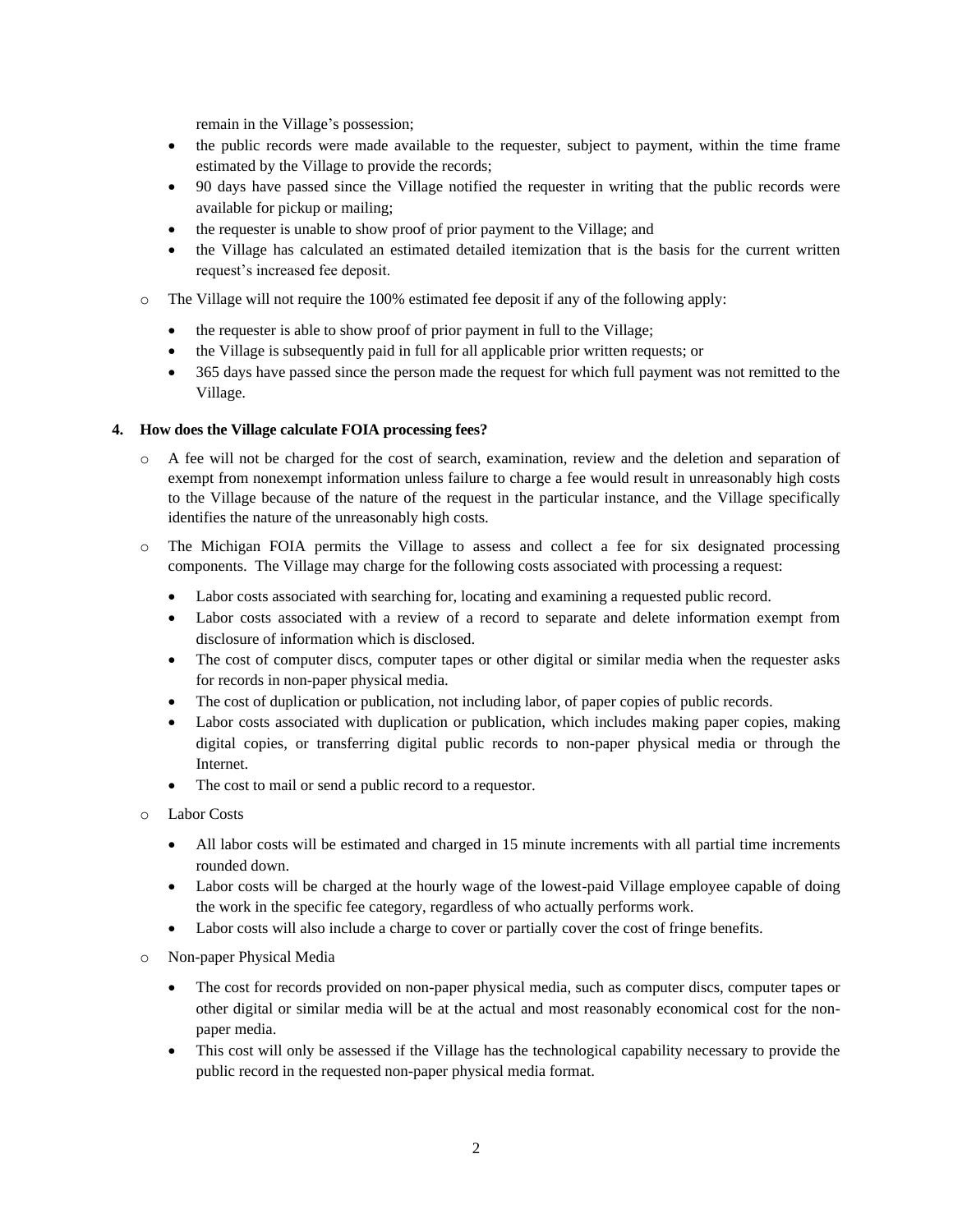- o Paper Copies
	- Paper copies of public records made on standard letter  $(8 \frac{1}{2} \times 11)$  or legal  $(8 \frac{1}{2} \times 14)$  sized paper will not exceed \$.10 per sheet of paper. Copies for non-standard sized sheets will reflect the actual cost of reproduction.
	- The Village may provide records using double-sided printing, if cost-saving and available.
- o Mailing Costs
	- The cost to mail public records will use a reasonably economical and justified means.
	- The Village may charge for the least expensive form of postal delivery confirmation.
	- No cost will be made for expedited shipping or insurance unless requested.

## **5. How do I qualify for a reduction of the processing fees?**

- The Village may waive or reduce the fee associated with a request when the Village determines that doing so is in the public interest because release of the information is considered as primarily benefitting the general public.
- o The Village will waive the first \$20.00 of the processing fee for a request if you submit an affidavit stating that you are:
	- indigent and receiving specific public assistance; or
	- if not receiving public assistance, stating facts demonstrating an inability to pay because of indigency.
- o You are not eligible to receive the \$20.00 waiver if you:
	- have previously received discounted copies of public records from the Village twice during the calendar year; or
	- are requesting information on behalf of other persons who are offering or providing payment to you to make the request.
- o The Village will waive the fee for a nonprofit organization which meets all of the following conditions:
	- the organization is designated by the State under federal law to carry out activities under the Developmental Disabilities Assistance and Bill of Rights Act of 2000 and the Protection and Advocacy for Individuals with Mental Illness Act;
	- the request is made directly on behalf of the organization or its clients;
	- the request is made for a reason wholly consistent with the provisions of federal law under Section 931 of the Mental Health Code; and
	- the request is accompanied by documentation of the organization's designation by the State

## **6. How may I challenge the denial of a public record or an excessive fee?**

## o Appeal of a Denial of a Public Record

If you believe that all or a portion of a public record has not been disclosed or has been improperly exempted from disclosure, you may file an appeal of the denial with the Village Council. The appeal must be in writing, specifically state the word "appeal" and identify the reason or reasons you are seeking a reversal of the denial.

The Village Council will be considered to have received the appeal at its first regularly scheduled meeting following submission of the appeal. Within 10 business days of receiving the appeal the Village Council will respond in writing by:

reversing the disclosure denial;